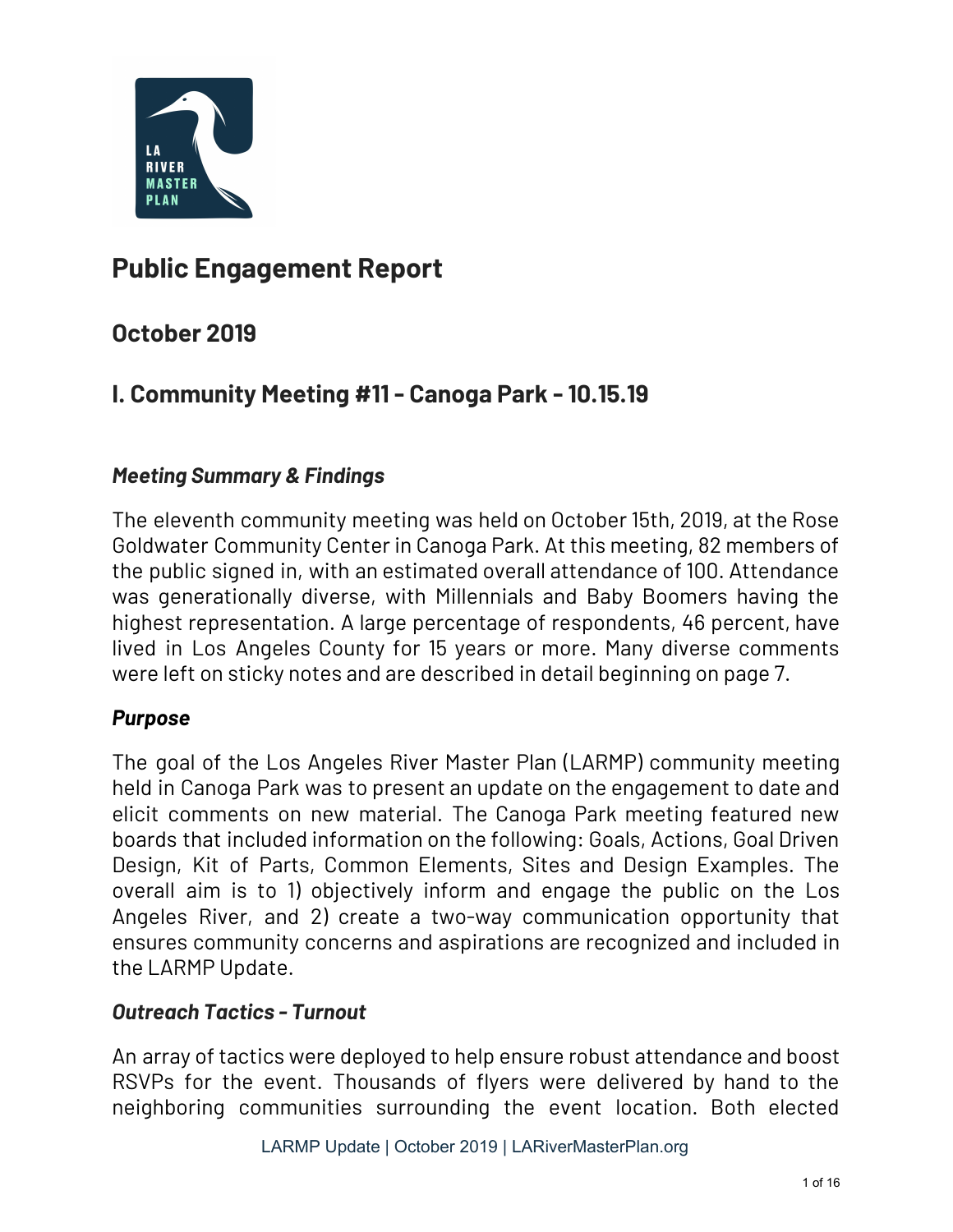

officials and community organizations notified their constituents through email and social media. A multi-week targeted digital ad campaign significantly added to the meeting's awareness and attendance. Personal one-on-one outreach was made to community leaders and organizations, public officials, and key stakeholders.

#### *Meeting Format*

The meeting began with a welcome from the emcee, Nick Gaines, staff member for Senator Henry Stern's office. Following the welcome, Senator Henry Stern gave welcoming remarks. Assemblymember Jesse Gabriel, Councilman Bob Blumenfield, and Tessa Charnofsy from Supervisor Sheila Kuehl's office, also gave remarks. Mr. Gaines then provided a meeting overview and introduced Genevieve Osmeña, the Project Manager from LA County Public Works who gave opening remarks. The LARMP consultant team provided a 20-minute presentation covering the topics of the LARMP draft goals and priorities and the schedule of development. An open house format was used to provide an ideal environment for one-on-one discussion, direct dialogue with experts, and empower participants to prioritize their own engagement experience. This also allowed for direct and unfiltered input from the public to the planning team. There was a check-in station and a station to respond to demographic questions on a poster. The open house format also featured large boards with detailed information regarding Goals, Actions, Common Elements, Kit of Parts, Sites, and Design Examples. Each board featured a space for community members to provide their feedback on sticky notes. Members from the consultant team consisting of Geosyntec, OLIN, Gehry Partners, and River LA were present to answer questions and actively engage with community members.

#### *Incorporating Data*

Community members were asked to provide feedback on Goals, Actions, Common Elements, Kit of Parts, Sites, and Design Examples and demographic information. The community data received at the community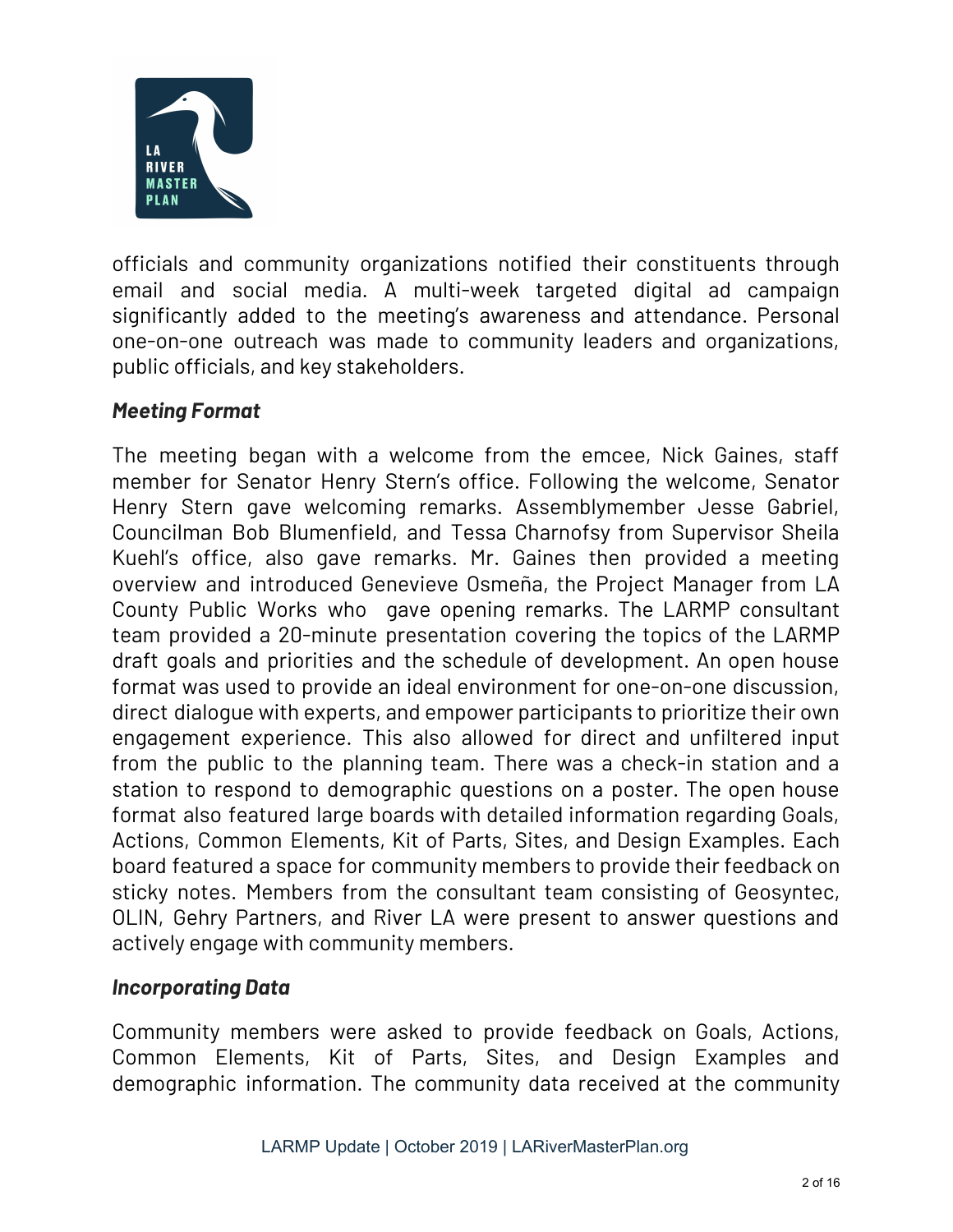

meeting will be incorporated directly into the planning process. Public Works and members of the steering committee participated in the community meeting as well to learn first-hand community insights.

#### **II. Digital Engagement Summary -10.15.19**

#### **Digital Engagement**

The LARMP digital engagement for the month of October focused on the promotion of the community meeting in Canoga Park as well as the community meetings in North Long Beach and Central Los Angeles. In order to elevate public awareness of the LARMP planning process and increase meeting turnout for Canoga Park, the strategy for this meeting was an LA County-wide campaign. The campaign included flyer distribution, emails, social media posts, and digital ads. Additional targeted emails and digital ads were focused in the Canoga Park area and the surrounding areas to work in concert with the on-the-ground canvassing efforts.

#### **Informal Outreach**

Meetings were held in the month of October with elected officials, community leaders, and individual residents. These were sequenced and coordinated systematically in order to provide LARMP information and solicit input. Widespread community buy-in was sought to promote participation in all outreach activities.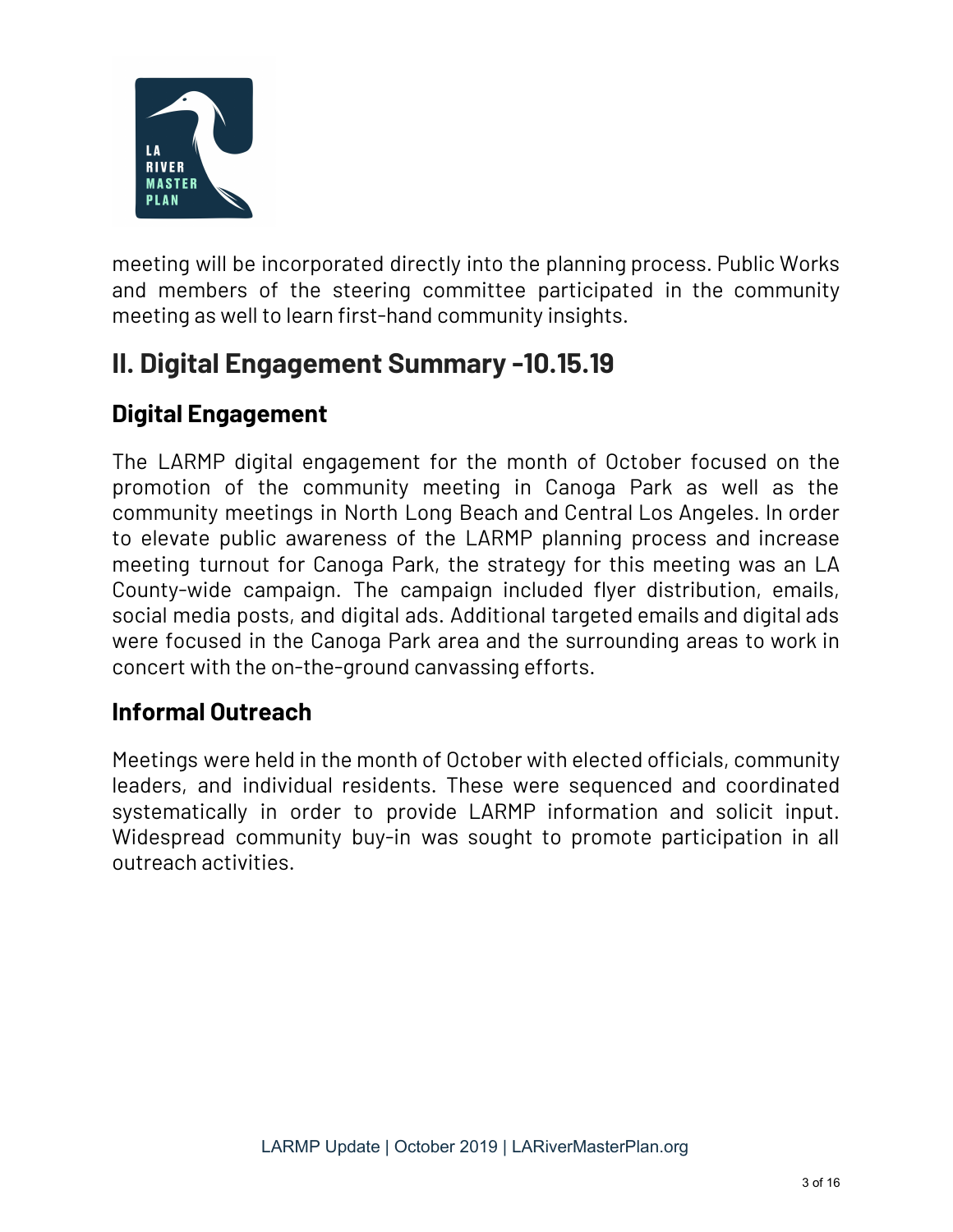

# **Appendix I**

## **Findings from the Stations at the LARMP Community Meeting in Canoga Park**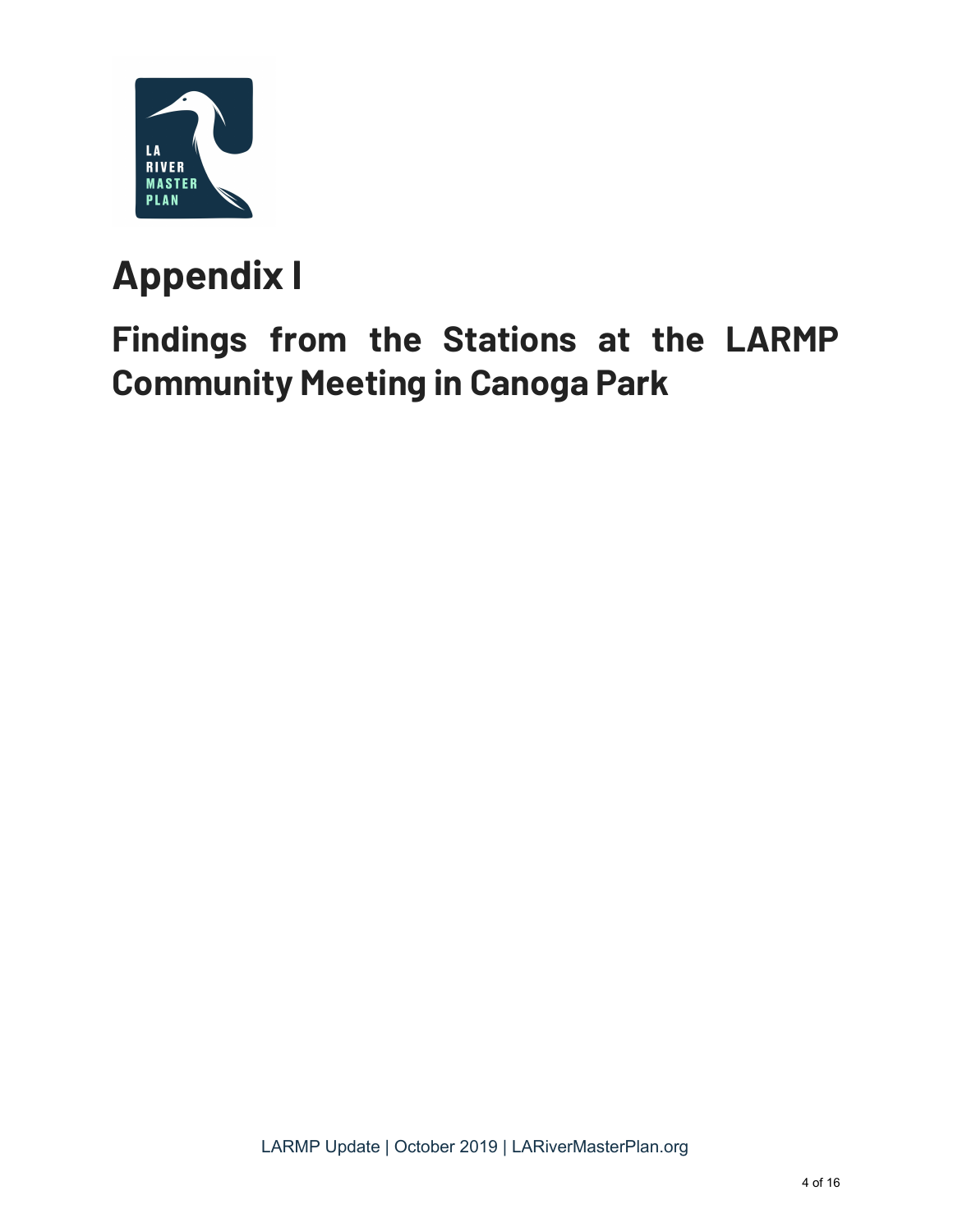

### **Demography**

#### 1. What generation do you belong to?



|                                     | % of Responses | # of Responses |
|-------------------------------------|----------------|----------------|
| The Greatest Generation (1909-1945) | 5%             |                |
| <b>Baby Boomers (1946-1964)</b>     | $50\%$         | 19             |
| Gen X'Ers (1965-1979)               | 11%            | 4              |
| Millennials (1980-2000)             | 32%            | 12             |
| Gen Z (2001-2018)                   | 3%             |                |
| <b>Totals</b>                       | 100%           | 38             |

#### LARMP Update | October 2019 | LARiverMasterPlan.org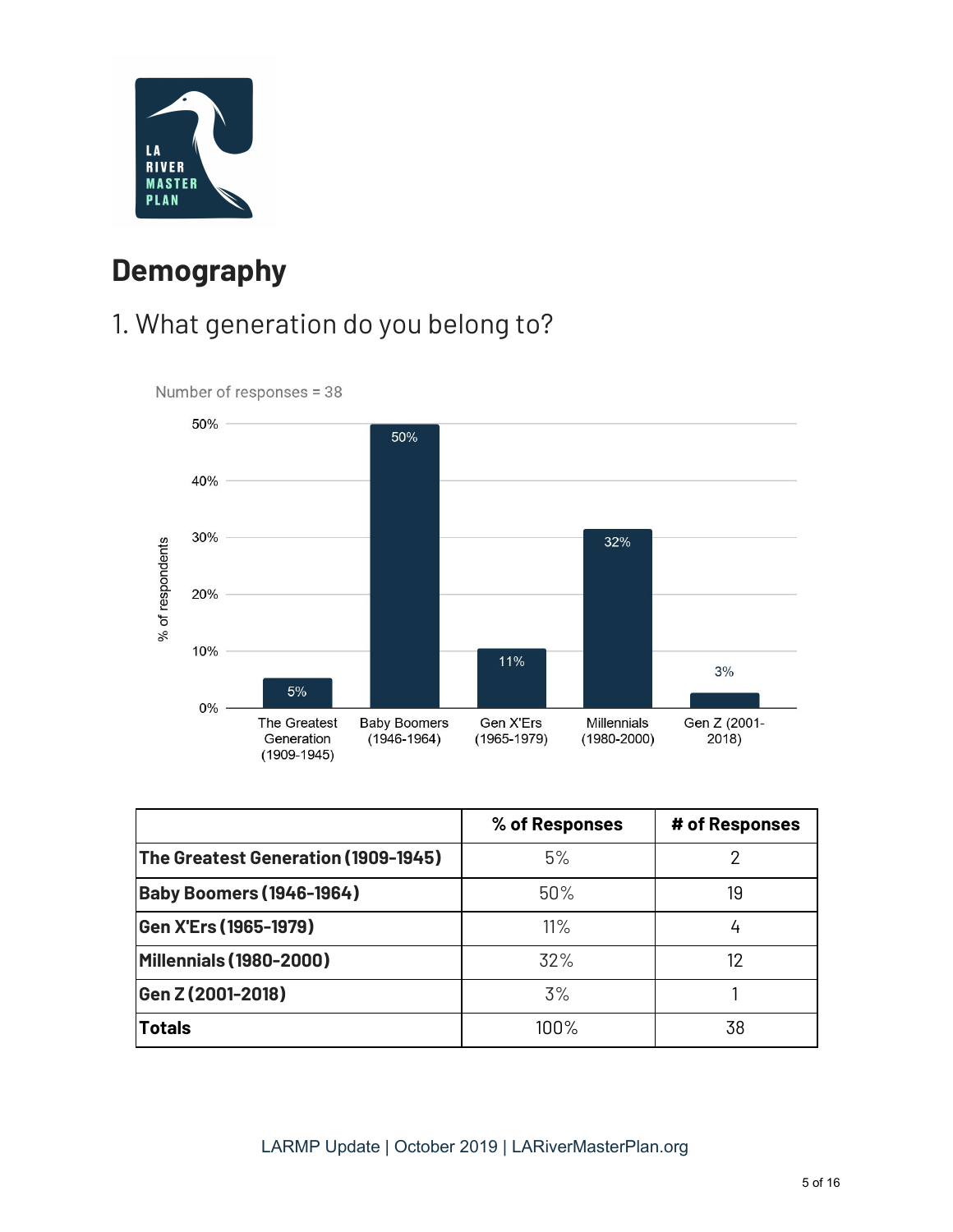

#### 2. How long have you lived in LA County?



Number of responses = 26

|                          | % of Responses | # of Responses |
|--------------------------|----------------|----------------|
| <b>5 Years or Less</b>   | 8%             |                |
| 6-10 Years               | 4%             |                |
| <b>10-14 Years</b>       | 4%             |                |
| 15+ Years                | 46%            | 12             |
| <b>Born &amp; Raised</b> | 38%            | 10             |
| <b>Totals</b>            | 100%           | 26             |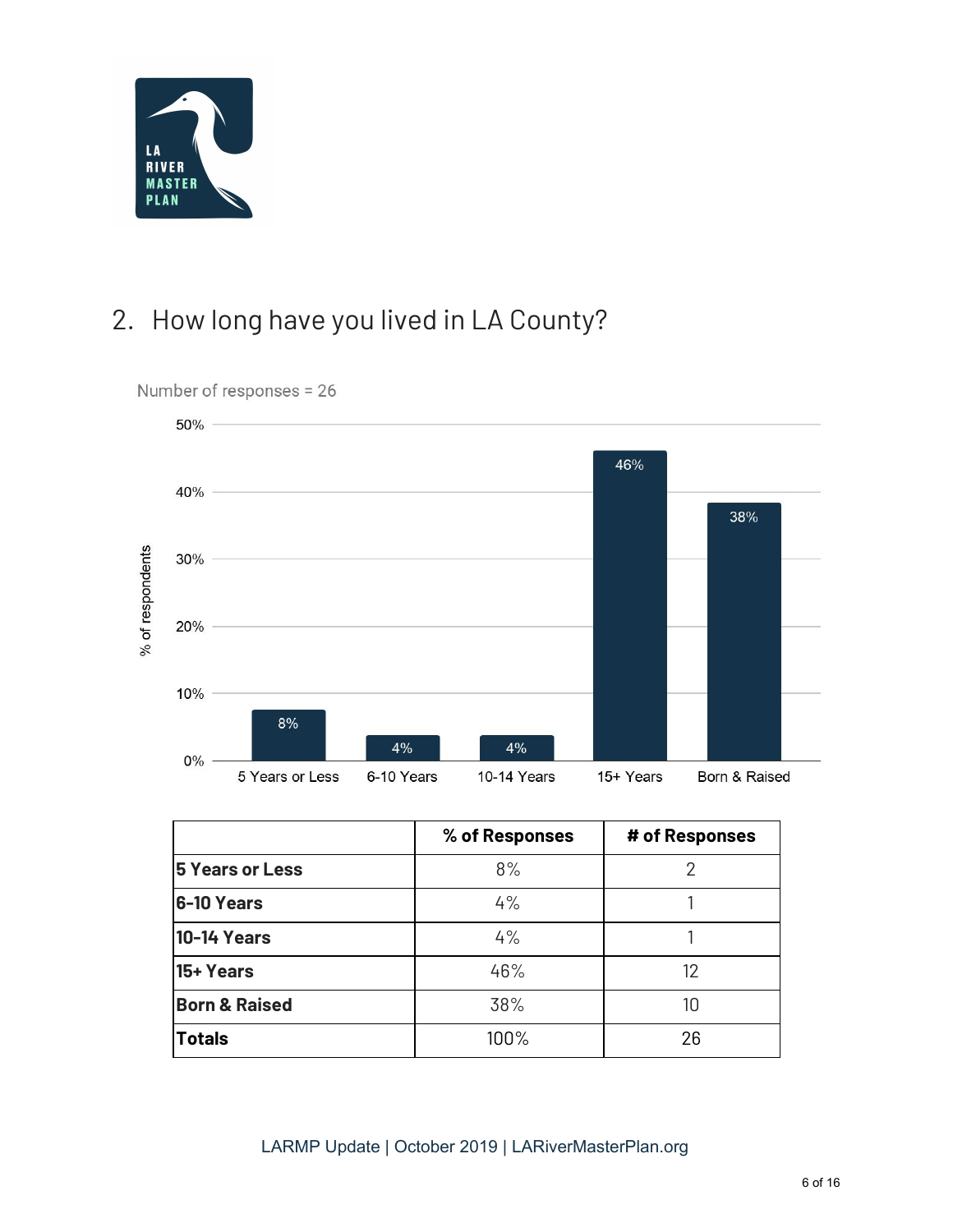

### Goal Driven Framework

No comments provided.

## Goal 1 - Reduce Flood Risk And Improve Resiliency

#### **Comments**

Will some of the channels leading to the river be modified as well. There are some channels in the West Valley that have land that can be used for flood control

Flood gardens near entryways/river to 1. help ecosystem 2.increase beauty 3. aid in flood control

Will take out concrete make up more danger to flood damage

To increase public awareness on flood hazards; there could be like a council for people who live near the LA River so they could be informed and updated

## Goal 2 - Provide Equitable, Inclusive, And Safe Parks,

### Open Space, And Trails

#### **Comments**

When living in Encino and using the large dog park, the river was fenced off. I assumed there was no access to concrete sections of the river or any of it. We need more education. inform the communities. Tie into other recreation websites.

If there would be a way to help on the homeless so that way people are off the streets so ppl feel safe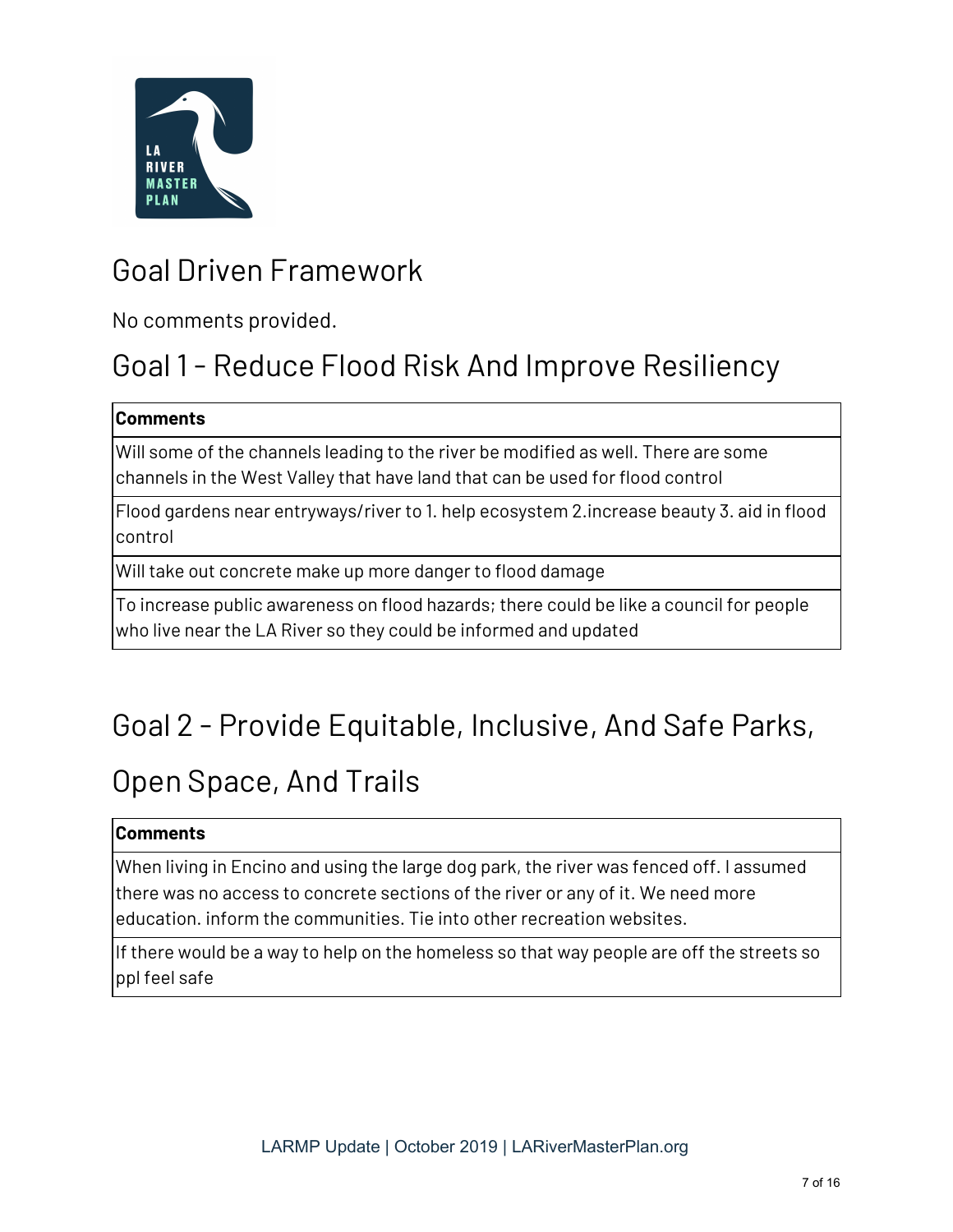

## Goal 3 - Support Healthy, Connected Ecosystems

#### **Comments**

Educate the community w/ "officials" who can teach free classes about the environments needs. meet once a month?

This is at odds with the Park Bridges. Don't cap the River!

Must address illegal dumping and trash that is thrown into river

Who authorized the LA Rec + Parks, as well and LA Sanitation to strip army field?

Design for habitat the 99.99% of the population of earth

What about Sepulveda Basin Wildlife Area?

Use portion of agricultural field adjacent to LA River (west) just above dam in Sepulveda Basin for habitat area

Clean recycling for plastic water bottles @ frequent locations

Watch for purchase along the river

### Goal 4 - Enhance Opportunities For Equitable Access

### To The River Corridor

#### **Comments**

Why are you not addressing existing infrastructure + homeless problems before this?

You need to make sure to protect the homeowners' rights of those whose property abutts this project first

More active commercial space on the river more spoke cafes = safety

Provide limited number of vehicle parking spaces for river access - perhaps with a 2 hour time limit?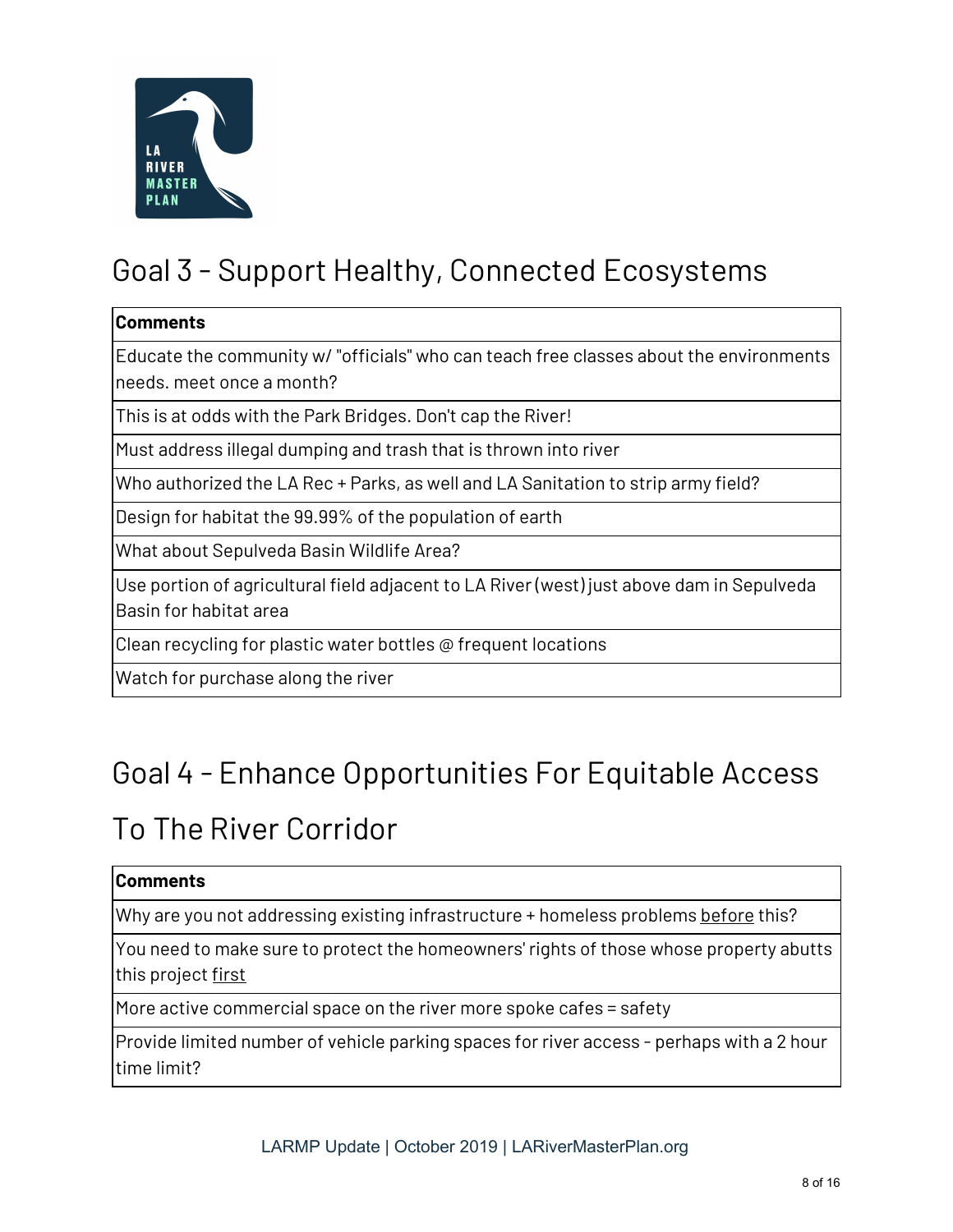

## Goal 5 - Embrace And Enhance Opportunities For Arts

### And Culture

| <b>Comments</b>                                                                                                                                                                                                                                                                                               |
|---------------------------------------------------------------------------------------------------------------------------------------------------------------------------------------------------------------------------------------------------------------------------------------------------------------|
| Great places have great cultural programming                                                                                                                                                                                                                                                                  |
| Food stands, live music, free art events, movie summer nights, learn about/provide<br>sustainable farming, multicultural events, block parties! youth development, homeless<br>guidance centers, community gatherings, field trips for youth, local artists from every city<br>to help decorate, power source |
| Do not allow special events to block use of river paths - especially on weekends                                                                                                                                                                                                                              |
| Monthly local art shows/ local "art in the park" but at the River may help!                                                                                                                                                                                                                                   |
| Allow funds to addressing homeless problems + infrastructure <u>first</u>                                                                                                                                                                                                                                     |

Make no small plans LA River (& LA residents) deserves world class public art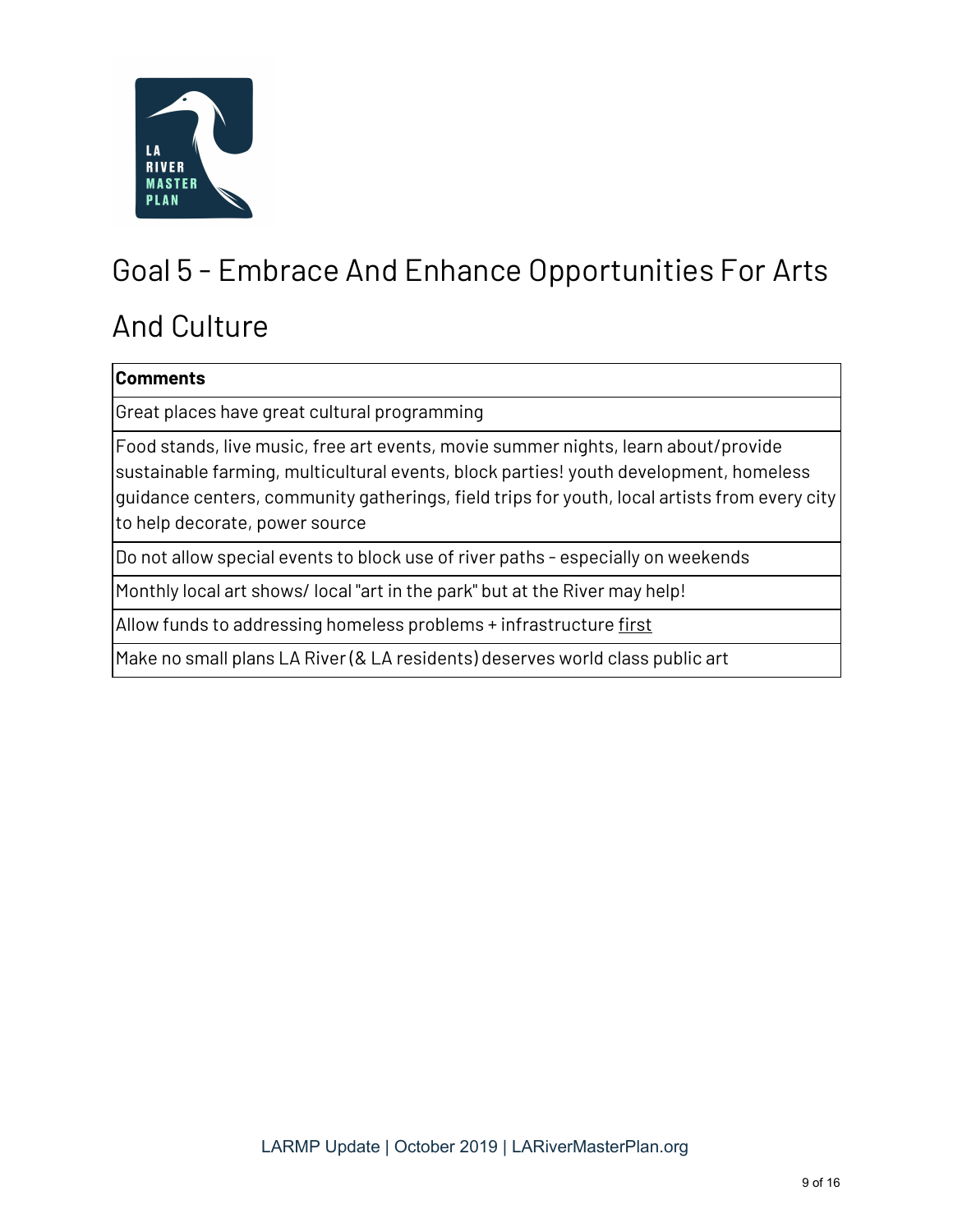

## Goal 6 - Address Potential Adverse Impacts To

### Housing Affordability And People Experiencing

#### Homelessness

#### **Comments**

Already a huge issue needs to be addressed concurrently with investment into river, not as an afterthought

Please address our concerns of safety- homeless problem needs to be taken care of before these plans can be reality

There is no excuse for "homeless" encampments being allowed to block walk/bicycle paths. zero tolerance!

Hire the homeless to help keep LA River clean & tidy! help everyone

6.3 - There should be a limit on luxury or "market rate" housing

Bathrooms every mile

6.3 - No number if there are 8K homeless people shouldn't there be at least 8k affordable units?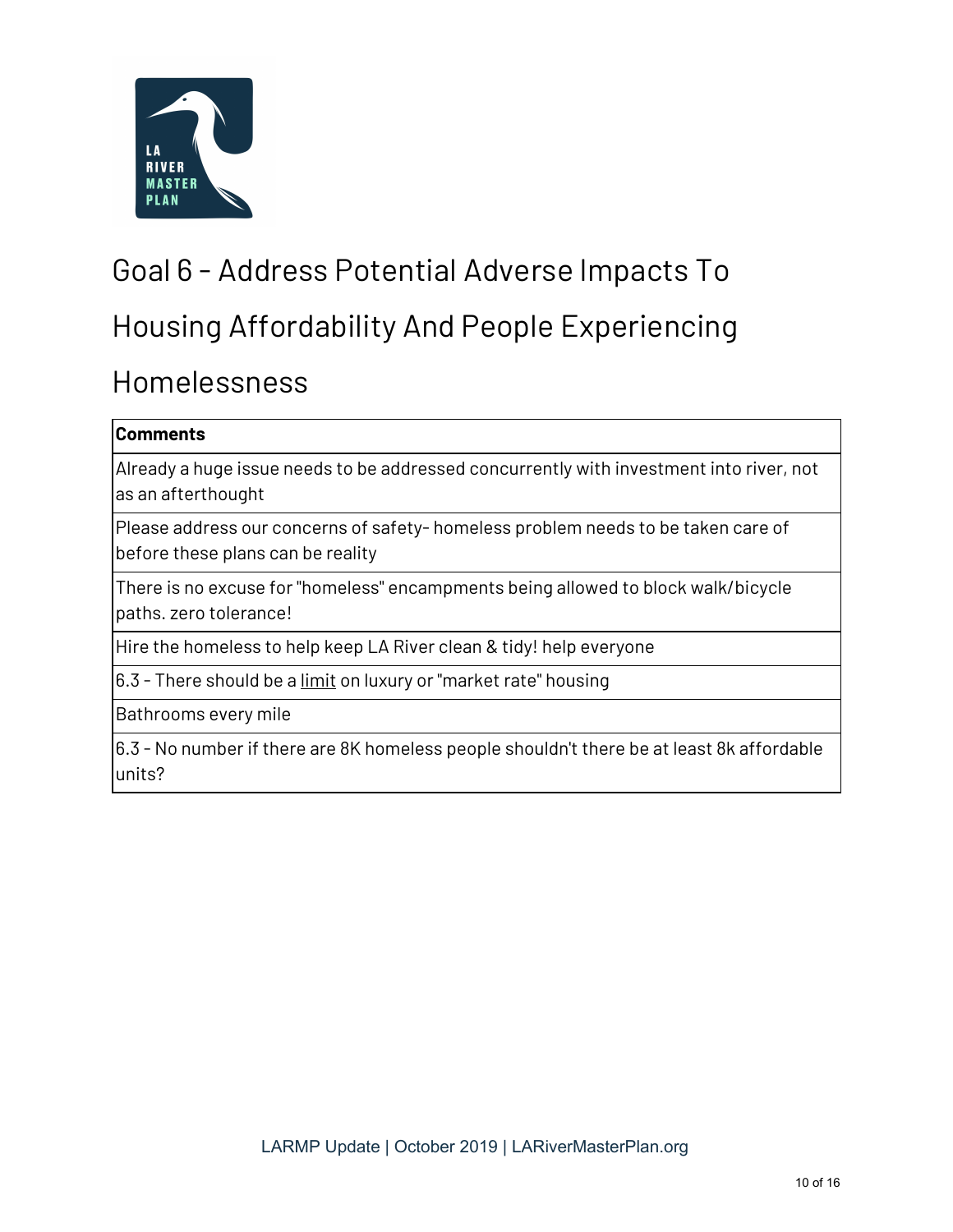

### Goal 7 - Foster Opportunities For Continued

### Community Engagement, Development, And

### Education

#### **Comments**

7.4 - This needs to happen without displacing people! Put language in there

Promote and protect largest wildlife area currently along the LA River - Sepulveda Basin wildlife area

More community gardens

### Goal 8 - Improve Local Water Supply Reliability

#### **Comments**

City Planning needs to tend to our existing problems first! Who really represents us residents?

Maybe that's how we can power the new facilities

Is there a way to source a natural power source from the river?

Will there be more water recharge stations in the SF Valley due to its soil being more permeable? Will they be along the tributaries?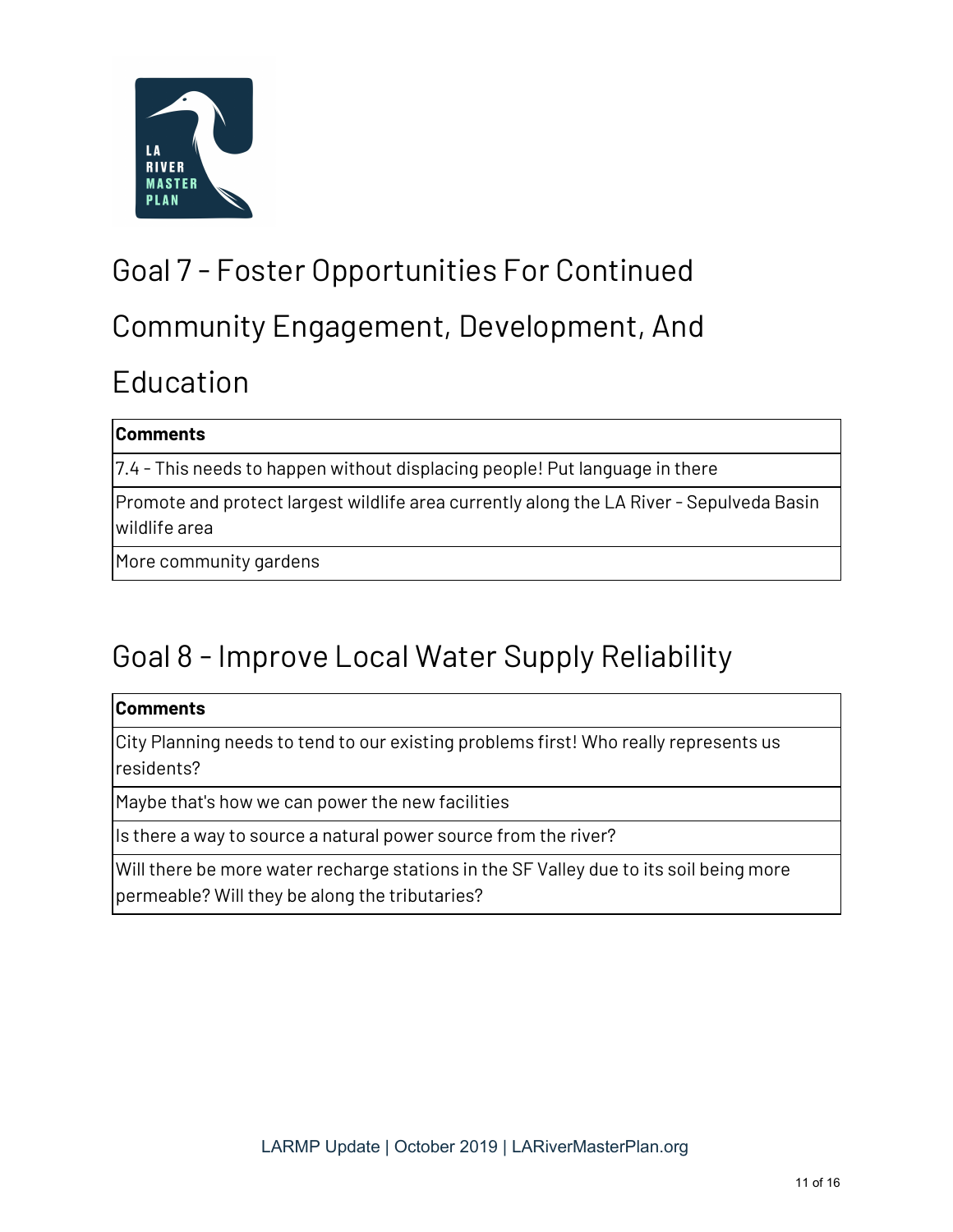

### Goal 9 - Promote Healthy, Safe, Clean Water

#### **Comments**

Will measure W be used to add funding to the LA River Master Plan

Before taking out cement in wash or the river, what is an impact if we lots of rain (floods)

9.4 - Heal the Bay would love to help

### Goal Informed Project Design

No comments provided.

### Kit of Parts

#### **Comment**

Capping the River is regressive, makes no sense whatsoever

### Common Elements

#### **Comments**

Add bike repair to common elements (e.g. air pumps or patches), add/associate an image with each river mile (e.g. RM 8 has a frog or bird unique to that mile)

Can these use: reclaimed water, California native plants (need less water)

Mini golf course/putting greens, croquet, tennis, driving ranges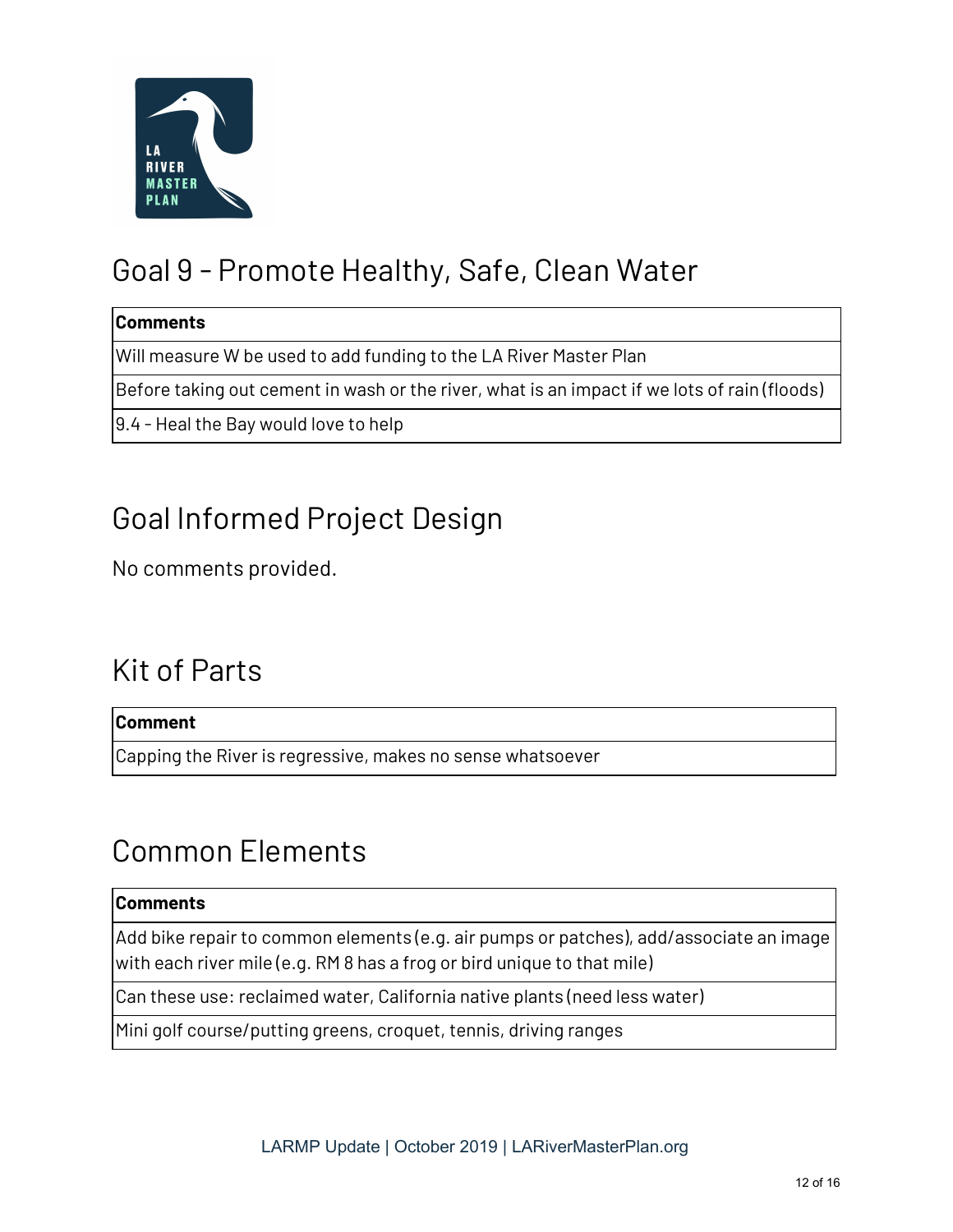

### Sites

#### **Comments**

Huge problems on Basset btw Canoga Ave and Owensmouth: regular trash dumping, homeless camping, urination & defecating in the river!

More park rangers

Oppose opening zelzah ave for access

Oppose opening zelzah entrance in Encino

Don't open zelzah to wash

Avoid using clearly residential streets as access ways to River!

6331 Zelah, oppose opening Zelzah street end

Clean up existing path at Mason & Tampa

## Design Examples

No comments provided.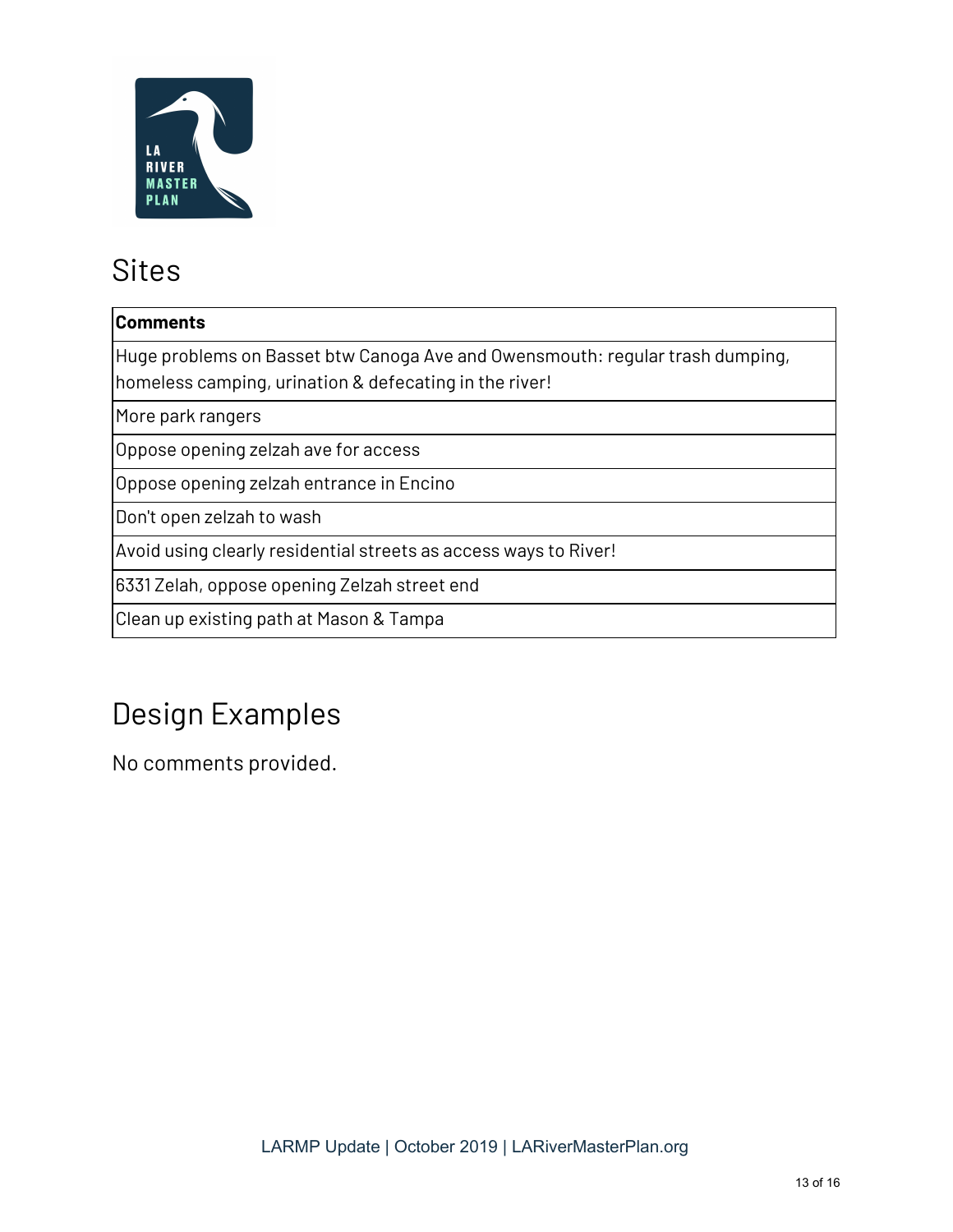

### **Wrap Up**

### Anything we missed?

No comments provided.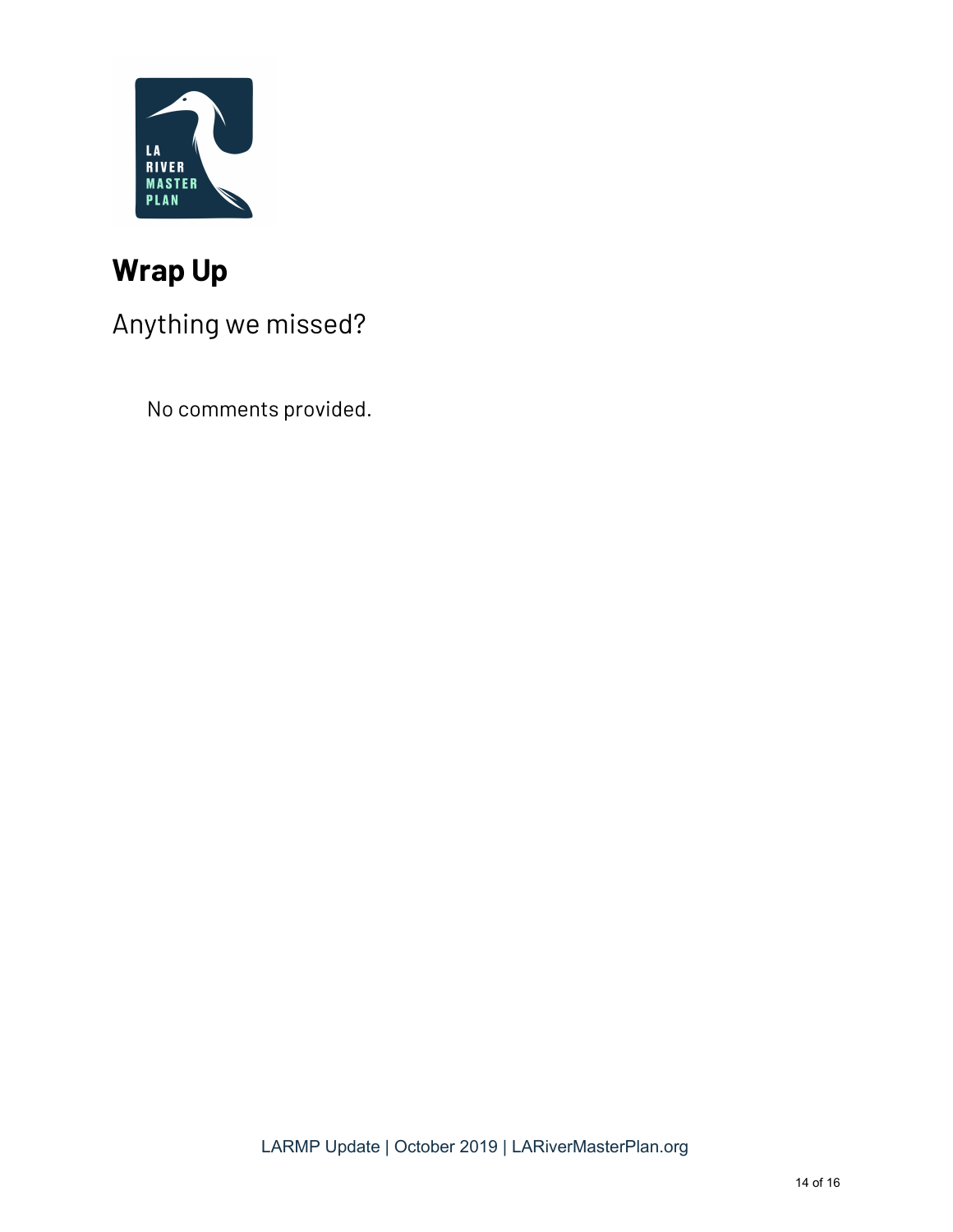

### **Attendees by zip code**

|          | # of           |
|----------|----------------|
| Zip code | Responses*     |
| 90025    | 1              |
| 90035    | 1              |
| 90057    | 1              |
| 90065    | 1              |
| 90089    | 1              |
| 90230    | 1              |
| 90266    | 1              |
| 91303    | 16             |
| 91304    | 1              |
| 91306    | 7              |
| 91307    | 3              |
| 91311    | 1              |
| 91313    | 1              |
| 91316    | 7              |
| 91324    | $\overline{2}$ |
| 91332    | 1              |
| 91335    | 5              |
| 91343    | 1              |
| 91344    | $\overline{2}$ |